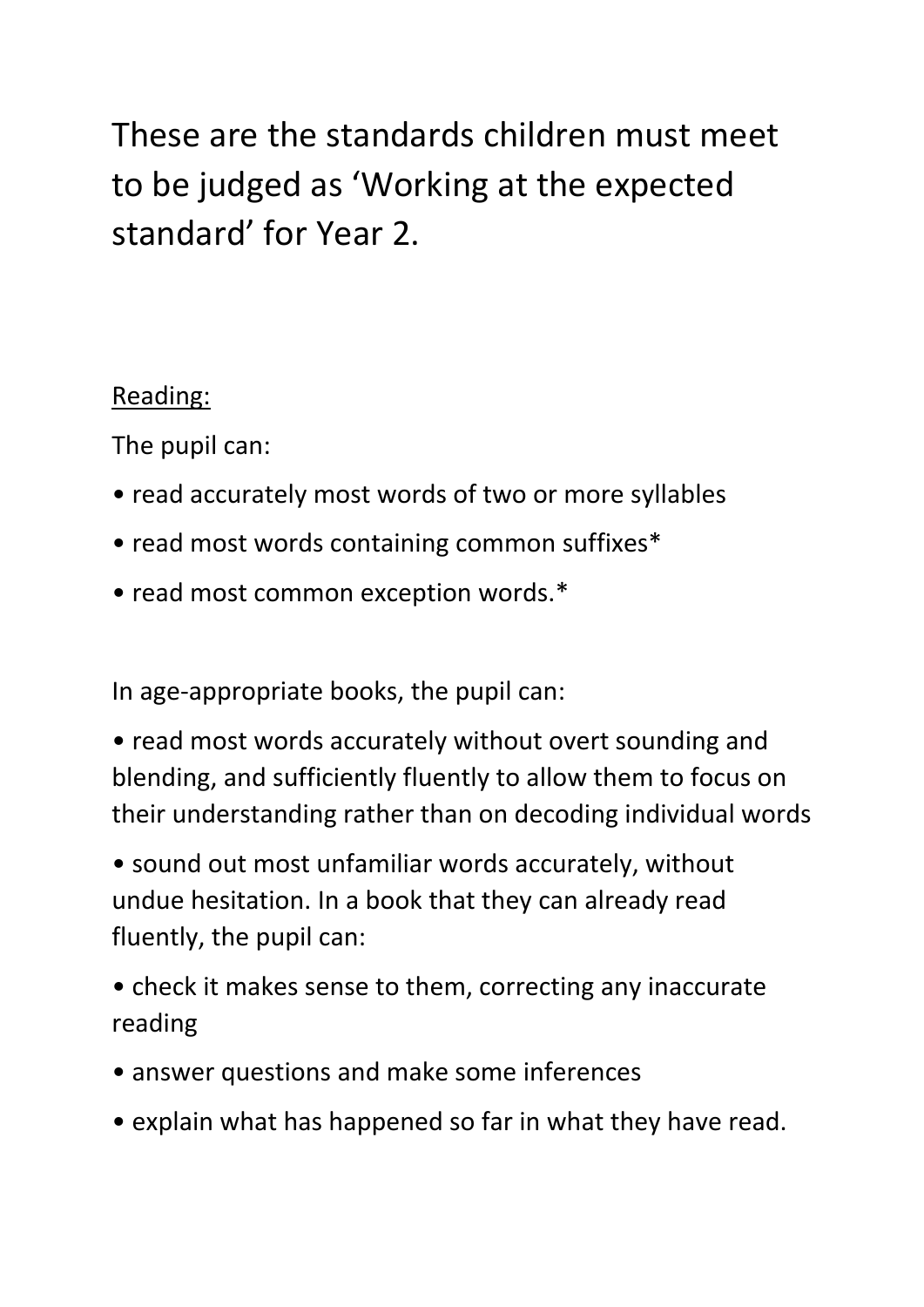## Writing

The pupil can, after discussion with the teacher:

• write simple, coherent narratives about personal experiences and those of others (real or fictional)

• write about real events, recording these simply and clearly

• demarcate most sentences in their writing with capital letters and full stops, and use question marks correctly when required

• use present and past tense mostly correctly and consistently

• use co-ordination (e.g. or / and / but) and some subordination (e.g. when / if / that / because) to join clauses

• segment spoken words into phonemes and represent these by graphemes, spelling many of these words correctly and making phonically-plausible attempts at others

• spell many common exception words\*

• form capital letters and digits of the correct size, orientation and relationship to one another and to lowercase letters

• use spacing between words that reflects the size of the letters.